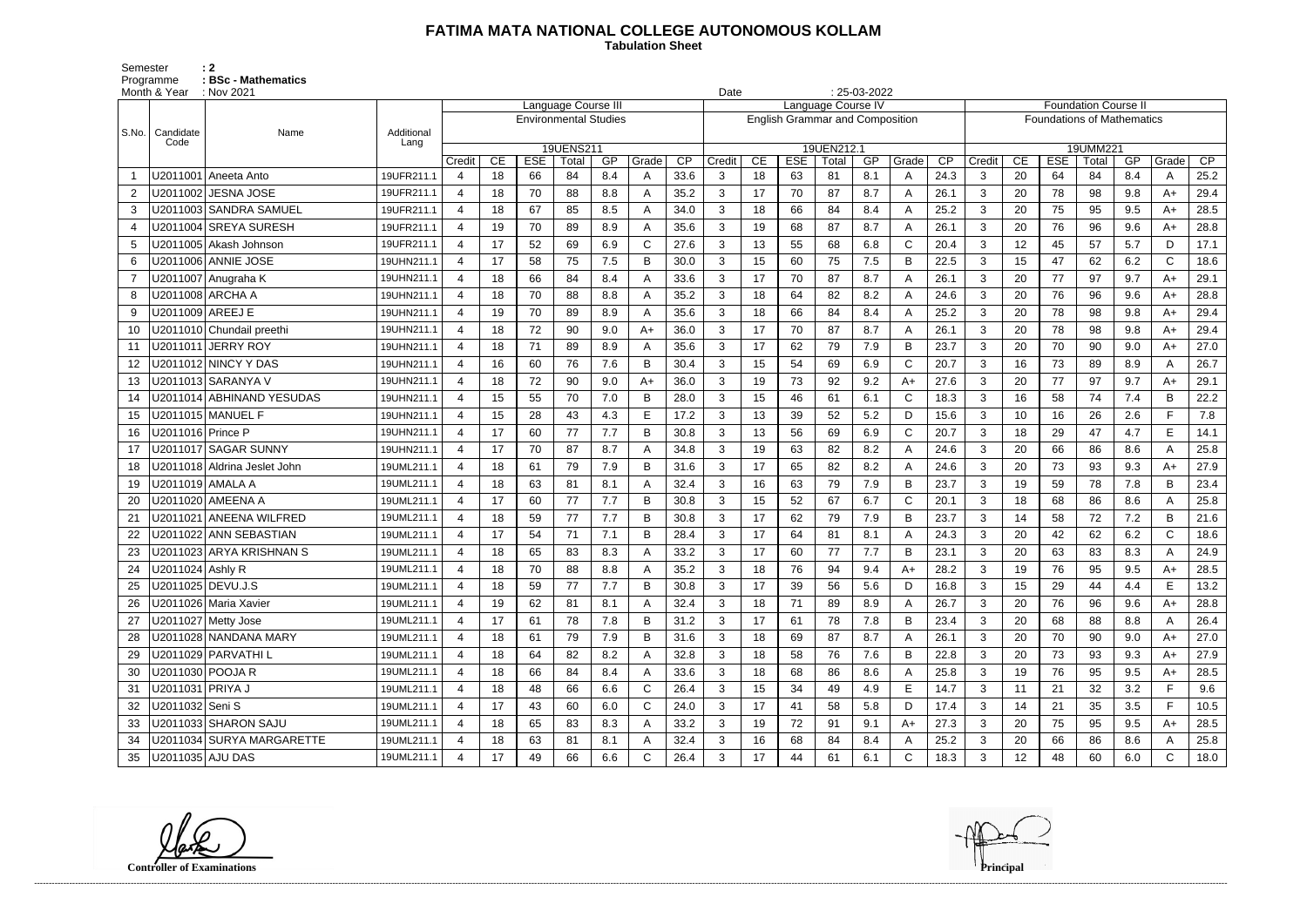|         |                   |                               |                    | Language Course III      |           |            |                              |           |             |      | Language Course IV |           |            |                                        |     |              |           |        | <b>Foundation Course II</b> |            |                                   |     |              |                 |  |
|---------|-------------------|-------------------------------|--------------------|--------------------------|-----------|------------|------------------------------|-----------|-------------|------|--------------------|-----------|------------|----------------------------------------|-----|--------------|-----------|--------|-----------------------------|------------|-----------------------------------|-----|--------------|-----------------|--|
|         |                   |                               |                    |                          |           |            | <b>Environmental Studies</b> |           |             |      |                    |           |            | <b>English Grammar and Composition</b> |     |              |           |        |                             |            | <b>Foundations of Mathematics</b> |     |              |                 |  |
| l S.No. | Candidate<br>Code | Name                          | Additional<br>Lang |                          |           |            |                              |           |             |      |                    |           |            |                                        |     |              |           |        |                             |            |                                   |     |              |                 |  |
|         |                   |                               |                    |                          |           |            | 19UENS211                    |           |             |      |                    |           |            | 19UEN212.1                             |     |              |           |        |                             |            | 19UMM221                          |     |              |                 |  |
|         |                   |                               |                    | Credit                   | <b>CE</b> | <b>ESE</b> | Total                        | <b>GP</b> | Grade       | CP   | Credit             | <b>CE</b> | <b>ESE</b> | Total                                  | GP  | Grade        | <b>CP</b> | Credit | СE                          | <b>ESE</b> | Total                             | GP  | Grade        | $\overline{CP}$ |  |
| 36      | J2011036 ALFIN J  |                               | 19UML211.1         | 4                        | 16        | 32         | 48                           | 4.8       |             | 19.2 |                    | 14        | 44         | 58                                     | 5.8 | D            | 17.4      | 3      | 10                          | 21         | 31                                | 3.1 |              | 9.3             |  |
| 37      |                   | U2011037 ALWIN W              | 19UML211.1         | $\boldsymbol{\varDelta}$ | 15        | 21         | 36                           | 3.6       |             | 14.4 |                    | 13        | 23         | 36                                     | 3.6 |              | 10.8      | 3      | 10 <sup>1</sup>             |            | 10                                | 1.0 |              | 3.0             |  |
| 38      |                   | U2011038 ANANTHAPADMANABHAN S | 19UML211.1         |                          |           | 53         | 70                           | 7.0       |             | 28.0 |                    | 13        | 43         | 56                                     | 5.6 | D            | 16.8      | 3      | 16                          | 13         | 29                                | 2.9 |              | 8.7             |  |
| 39      |                   | U2011039 ASHLY PETER ARUJA    | 19UML211.1         |                          | 17        | 57         | 74                           | 7.4       | R           | 29.6 |                    | 17        | 67         | 84                                     | 8.4 | A            | 25.2      | 3      | 14                          | 50         | 64                                | 6.4 | $\mathsf{C}$ | 19.2            |  |
| 40      |                   | J2011040 BRAYAN DINESH        | 19UML211.1         |                          | 17        | 60         | 77                           | 7.7       |             | 30.8 |                    | 15        | 50         | 65                                     | 6.5 | C.           | 19.5      | 3      | 14                          | 13         | 27                                | 2.7 |              | 8.1             |  |
| 41      |                   | U2011041 Devanunni            | 19UML211.1         | $\boldsymbol{\Lambda}$   | 16        | 47         | 63                           | 6.3       | $\sim$<br>U | 25.2 | 3                  | 15        | 48         | 63                                     | 6.3 | $\mathsf{C}$ | 18.9      | 3      | 13                          | 13         | 26                                | 2.6 |              | 7.8             |  |
| 42      |                   | J2011042 EDWARD FRANCIS       | 19UML211.1         |                          | 18        | 64         | 82                           | 8.2       |             | 32.8 |                    | 18        | 67         | 85                                     | 8.5 |              | 25.5      | 3      | 20                          | 63         | 83                                | 8.3 |              | 24.9            |  |
| 43      |                   | U2011043 EPSON VARGHESE       | 19UML211.1         |                          | 17        | 64         | 81                           | 8.1       |             | 32.4 |                    | 13        | 64         | 77                                     | 7.7 | B            | 23.1      | 3      | 17                          | 62         | 79                                | 7.9 | B.           | 23.7            |  |
| 44      |                   | J2011044 Goutham O            | 19UML211.1         |                          | 16        | 57         | 73                           | 7.3       | R           | 29.2 |                    | 17        | 51         | 68                                     | 6.8 | $\mathsf{C}$ | 20.4      | 3      | 15                          | 43         | 58                                | 5.8 | D.           | 17.4            |  |
| 45      |                   | U2011045   NAZEEM N S         | 19UML211.1         |                          | 18        | 68         | 86                           | 8.6       |             | 34.4 |                    | 18        | 51         | 69                                     | 6.9 | C.           | 20.7      | 3      | 19                          | 33         | 52                                | 5.2 |              | 15.6            |  |
| 46      |                   | J2011046   PRANAV .V.T        | 19UML211.1         | $\boldsymbol{\varDelta}$ | 19        | 61         | 80                           | 8.0       |             | 32.0 | 3                  | 17        | 64         | 81                                     | 8.1 | A            | 24.3      | 3      | 20                          | 64         | 84                                | 8.4 |              | 25.2            |  |
| 47      |                   | U2011047 ROHIT JYOTHISH       | 19UML211.1         |                          | 18        | 65         | 83                           | 8.3       |             | 33.2 |                    | 13        | 58         | 71                                     | 7.1 | B            | 21.3      | 3      | 16                          | 46         | 62                                | 6.2 | C.           | 18.6            |  |
| 48      |                   | U2011048 SAMUEL SOLAMAN       | 19UML211.1         |                          | 17        | 55         | 72                           | 7.2       | R           | 28.8 | З                  | 15        | 42         | 57                                     | 5.7 | D            | 17.1      | 3      | 14                          | 56         | 70                                | 7.0 | B            | 21.0            |  |
| 49      | J2011049          | <b>VINAY V</b>                | 19UML211.1         |                          | 18        | 57         | 75                           | 7.5       |             | 30.0 |                    | 17        | 60         | 77                                     | 7.7 | B            | 23.1      | 3      | 20                          | 67         | 87                                | 8.7 |              | 26.1            |  |
| 50      |                   | U2011050   VISHNU NATH JP     | 19UML211.1         |                          | 18        | 65         | 83                           | 8.3       |             | 33.2 | 3                  | 17        | 61         | 78                                     | 7.8 | B            | 23.4      | 3      | 19                          | 45         | 64                                | 6.4 | $\sim$       | 19.2            |  |

**Controller of Examinations** 

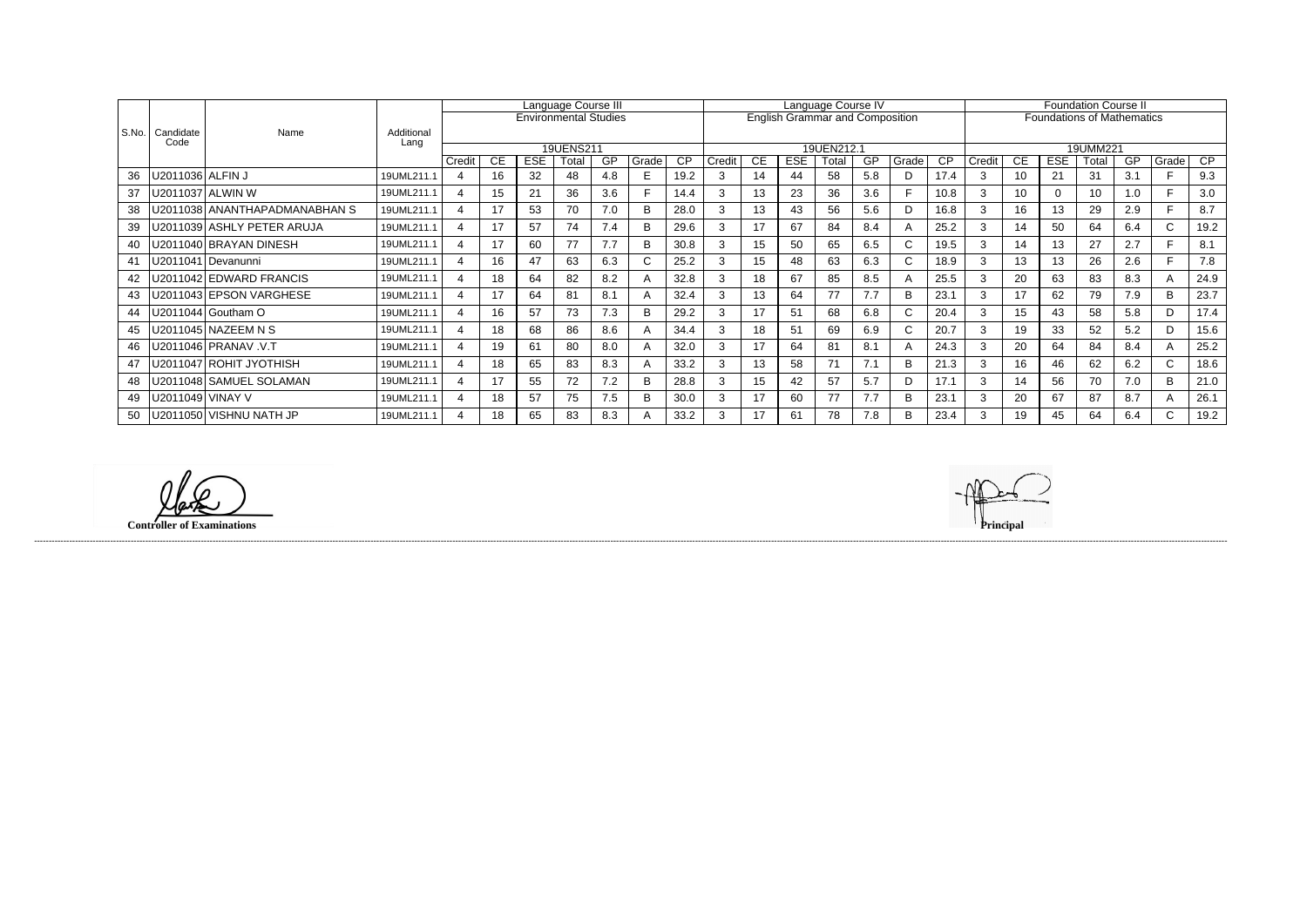|                |                   |                              |                    | <b>Complementary Course III</b> |                                                                                                                                   |                |    |         |                                                  |                                |                | <b>Complementary Course IV</b> |    |    |     |                      |      |  |
|----------------|-------------------|------------------------------|--------------------|---------------------------------|-----------------------------------------------------------------------------------------------------------------------------------|----------------|----|---------|--------------------------------------------------|--------------------------------|----------------|--------------------------------|----|----|-----|----------------------|------|--|
|                |                   |                              |                    |                                 |                                                                                                                                   |                |    |         | Probability and Introduction to Random Variables | <b>Heat and Thermodynamics</b> |                |                                |    |    |     |                      |      |  |
| S.No.          | Candidate<br>Code | Name                         | Additional<br>Lang |                                 |                                                                                                                                   |                |    |         |                                                  |                                |                |                                |    |    |     |                      |      |  |
|                |                   |                              |                    |                                 | 19UST231.1<br>19UPH231.1<br>CP<br>CE<br><b>ESE</b><br>GP<br>Grade<br>CE<br><b>ESE</b><br>GP<br>Credit<br>Total<br>Credit<br>Total |                |    |         |                                                  |                                |                |                                |    |    |     | Grade                | CP   |  |
|                |                   | U2011001 Aneeta Anto         | 19UFR211.1         | $\overline{2}$                  | 19                                                                                                                                | 56             | 75 | 7.5     | B                                                | 15.0                           | $\overline{2}$ | 19                             | 54 | 73 | 7.3 | B                    | 14.6 |  |
| $\overline{2}$ |                   | U2011002 JESNA JOSE          | 19UFR211.1         | $\overline{2}$                  | 20                                                                                                                                | 72             | 92 | 9.2     | $A+$                                             | 18.4                           | $\overline{2}$ | 20                             | 74 | 94 | 9.4 | $A+$                 | 18.8 |  |
| 3              |                   | U2011003 SANDRA SAMUEL       | 19UFR211.1         | $\overline{2}$                  | 19                                                                                                                                | 63             | 82 | 8.2     | A                                                | 16.4                           | $\overline{2}$ | 20                             | 64 | 84 | 8.4 | A                    | 16.8 |  |
| $\overline{4}$ |                   | U2011004 SREYA SURESH        | 19UFR211.1         | $\overline{2}$                  | 20                                                                                                                                | 75             | 95 | 9.5     | $A+$                                             | 19.0                           | $\overline{2}$ | 20                             | 72 | 92 | 9.2 | $A+$                 | 18.4 |  |
| 5              |                   | U2011005 Akash Johnson       | 19UFR211.1         | $\overline{2}$                  | 19                                                                                                                                | 22             | 41 | 4.1     | F                                                | 8.2                            | $\overline{2}$ | 14                             | 41 | 55 | 5.5 | D                    | 11.0 |  |
| 6              |                   | U2011006 ANNIE JOSE          | 19UHN211.1         | $\overline{2}$                  | 19                                                                                                                                | 28             | 47 | 4.7     | E                                                | 9.4                            | $\overline{2}$ | 18                             | 29 | 47 | 4.7 | E                    | 9.4  |  |
| $\overline{7}$ |                   | U2011007 Anugraha K          | 19UHN211.1         | $\overline{2}$                  | 19                                                                                                                                | 46             | 65 | 6.5     | $\mathsf{C}$                                     | 13.0                           | $\overline{2}$ | 18                             | 34 | 52 | 5.2 | D                    | 10.4 |  |
| 8              |                   | U2011008 ARCHA A             | 19UHN211.1         | $\overline{2}$                  | 20                                                                                                                                | 63             | 83 | 8.3     | Α                                                | 16.6                           | $\overline{2}$ | 20                             | 76 | 96 | 9.6 | $A+$                 | 19.2 |  |
| 9              | U2011009 AREEJ E  |                              | 19UHN211.1         | $\overline{2}$                  | 19                                                                                                                                | 55             | 74 | 7.4     | B                                                | 14.8                           | $\overline{2}$ | 20                             | 63 | 83 | 8.3 | A                    | 16.6 |  |
| 10             |                   | U2011010 Chundail preethi    | 19UHN211.1         | $\overline{c}$                  | 20                                                                                                                                | 78             | 98 | 9.8     | $A+$                                             | 19.6                           | $\overline{2}$ | 20                             | 75 | 95 | 9.5 | $A+$                 | 19.0 |  |
| 11             |                   | U2011011 JERRY ROY           | 19UHN211.1         | $\overline{2}$                  | 20                                                                                                                                | 78             | 98 | 9.8     | $A+$                                             | 19.6                           | $\overline{2}$ | 20                             | 69 | 89 | 8.9 | Α                    | 17.8 |  |
| 12             |                   | U2011012 NINCY Y DAS         | 19UHN211.1         | $\overline{2}$                  | 19                                                                                                                                | 51             | 70 | 7.0     | B                                                | 14.0                           | $\overline{2}$ | 19                             | 51 | 70 | 7.0 | B                    | 14.0 |  |
| 13             |                   | U2011013 SARANYA V           | 19UHN211.1         | $\overline{2}$                  | 20                                                                                                                                | 78             | 98 | 9.8     | $A+$                                             | 19.6                           | $\overline{2}$ | 20                             | 79 | 99 | 9.9 | $A+$                 | 19.8 |  |
| 14             |                   | U2011014 ABHINAND YESUDAS    | 19UHN211.1         | $\overline{2}$                  | 19                                                                                                                                | 34             | 53 | 5.3     | D                                                | 10.6                           | $\overline{2}$ | 18                             | 47 | 65 | 6.5 | C                    | 13.0 |  |
| 15             |                   | U2011015 MANUEL F            | 19UHN211.1         | $\overline{2}$                  | 19                                                                                                                                | $\overline{7}$ | 26 | 2.6     | F                                                | 5.2                            | $\overline{2}$ | 11                             | 4  | 15 | 1.5 | F                    | 3.0  |  |
| 16             | U2011016 Prince P |                              | 19UHN211.1         | $\overline{2}$                  | 19                                                                                                                                | 22             | 41 | 4.1     | F                                                | 8.2                            | $\overline{2}$ | 14                             | 17 | 31 | 3.1 | F                    | 6.2  |  |
|                |                   | U2011017 SAGAR SUNNY         | 19UHN211.1         | $\overline{2}$                  | 19                                                                                                                                | 63             | 82 | 8.2     | A                                                | 16.4                           | $\overline{2}$ | 17                             | 64 | 81 | 8.1 |                      | 16.2 |  |
| 17<br>18       |                   | U2011018 Aldrina Jeslet John | 19UML211.1         | $\overline{2}$                  | 20                                                                                                                                | 66             | 86 | 8.6     | Α                                                | 17.2                           | $\overline{2}$ | 20                             | 63 | 83 | 8.3 | Α<br>Α               | 16.6 |  |
| 19             | U2011019 AMALA A  |                              | 19UML211.1         | $\overline{2}$                  | 19                                                                                                                                | 52             | 71 | 7.1     | B                                                | 14.2                           | $\overline{2}$ | 18                             | 52 | 70 | 7.0 | B                    | 14.0 |  |
| 20             |                   | U2011020 AMEENA A            | 19UML211.1         | $\overline{2}$                  | 19                                                                                                                                | 30             | 49 | 4.9     | $\mathsf E$                                      | 9.8                            | $\overline{2}$ | 12                             | 68 | 80 | 8.0 | A                    | 16.0 |  |
| 21             |                   | U2011021 ANEENA WILFRED      | 19UML211.1         | $\overline{2}$                  | 19                                                                                                                                | 63             | 82 | 8.2     | A                                                | 16.4                           | $\overline{2}$ | 17                             | 46 | 63 | 6.3 | $\mathsf{C}$         | 12.6 |  |
|                |                   | U2011022 ANN SEBASTIAN       | 19UML211.1         | $\overline{2}$                  | 19                                                                                                                                | 33             | 52 | 5.2     | D                                                | 10.4                           | $\overline{2}$ | 17                             | 33 | 50 | 5.0 | D                    |      |  |
| 22             |                   |                              | 19UML211.1         |                                 | 19                                                                                                                                | 23             | 42 |         | F                                                |                                |                |                                | 59 | 79 |     |                      | 10.0 |  |
| 23             |                   | U2011023 ARYA KRISHNAN S     |                    | $\overline{2}$                  |                                                                                                                                   |                |    | 4.2     |                                                  | 8.4                            | $\overline{2}$ | 20                             |    |    | 7.9 | B                    | 15.8 |  |
| 24             | U2011024 Ashly R  |                              | 19UML211.1         | $\overline{2}$                  | 19                                                                                                                                | 63             | 82 | 8.2     | A<br>$\mathsf{C}$                                | 16.4                           | $\overline{2}$ | 19                             | 71 | 90 | 9.0 | $A+$<br>$\mathsf{C}$ | 18.0 |  |
| 25             | U2011025 DEVU.J.S |                              | 19UML211.1         | $\overline{c}$                  | 19                                                                                                                                | 46             | 65 | $6.5\,$ |                                                  | 13.0                           | $\overline{c}$ | 18                             | 48 | 66 | 6.6 |                      | 13.2 |  |
| 26             |                   | U2011026 Maria Xavier        | 19UML211.1         | $\overline{2}$                  | 19                                                                                                                                | 73             | 92 | 9.2     | $A+$                                             | 18.4                           | $\overline{2}$ | 19                             | 77 | 96 | 9.6 | $A+$                 | 19.2 |  |
| 27             |                   | U2011027 Metty Jose          | 19UML211.1         | $\overline{2}$                  | 19                                                                                                                                | 36             | 55 | 5.5     | D                                                | 11.0                           | $\overline{2}$ | 17                             | 35 | 52 | 5.2 | D                    | 10.4 |  |
| 28             |                   | U2011028 NANDANA MARY        | 19UML211.1         | $\overline{2}$                  | 19                                                                                                                                | 28             | 47 | 4.7     | E                                                | 9.4                            | $\overline{2}$ | 18                             | 22 | 40 | 4.0 | F                    | 8.0  |  |
| 29             |                   | U2011029 PARVATHI L          | 19UML211.1         | $\overline{2}$                  | 19                                                                                                                                | 54             | 73 | 7.3     | B                                                | 14.6                           | $\overline{2}$ | 20                             | 64 | 84 | 8.4 | A                    | 16.8 |  |
| 30             | U2011030 POOJA R  |                              | 19UML211.1         | $\overline{c}$                  | 20                                                                                                                                | 67             | 87 | 8.7     | A                                                | 17.4                           | $\overline{2}$ | 20                             | 58 | 78 | 7.8 | В                    | 15.6 |  |
| 31             | U2011031 PRIYA J  |                              | 19UML211.1         | $\overline{2}$                  | 19                                                                                                                                | 31             | 50 | 5.0     | D                                                | 10.0                           | $\overline{2}$ | 15                             | 3  | 18 | 1.8 | F                    | 3.6  |  |
| 32             | U2011032 Seni S   |                              | 19UML211.1         | $\overline{2}$                  | 19                                                                                                                                | 20             | 39 | 3.9     | F                                                | 7.8                            | $\overline{c}$ | 16                             | 28 | 44 | 4.4 | Е                    | 8.8  |  |
| 33             |                   | U2011033 SHARON SAJU         | 19UML211.1         | $\overline{2}$                  | 20                                                                                                                                | 67             | 87 | 8.7     | A                                                | 17.4                           | $\overline{2}$ | 19                             | 52 | 71 | 7.1 | В                    | 14.2 |  |
| 34             |                   | U2011034 SURYA MARGARETTE    | 19UML211.1         | $\overline{2}$                  | 19                                                                                                                                | 38             | 57 | 5.7     | D                                                | 11.4                           | $\overline{c}$ | 19                             | 61 | 80 | 8.0 | A                    | 16.0 |  |
| 35             | U2011035 AJU DAS  |                              | 19UML211.1         | $\overline{2}$                  | 19                                                                                                                                | 39             | 58 | 5.8     | D                                                | 11.6                           | $\overline{2}$ | 18                             | 34 | 52 | 5.2 | D                    | 10.4 |  |

**Controller of Examinations**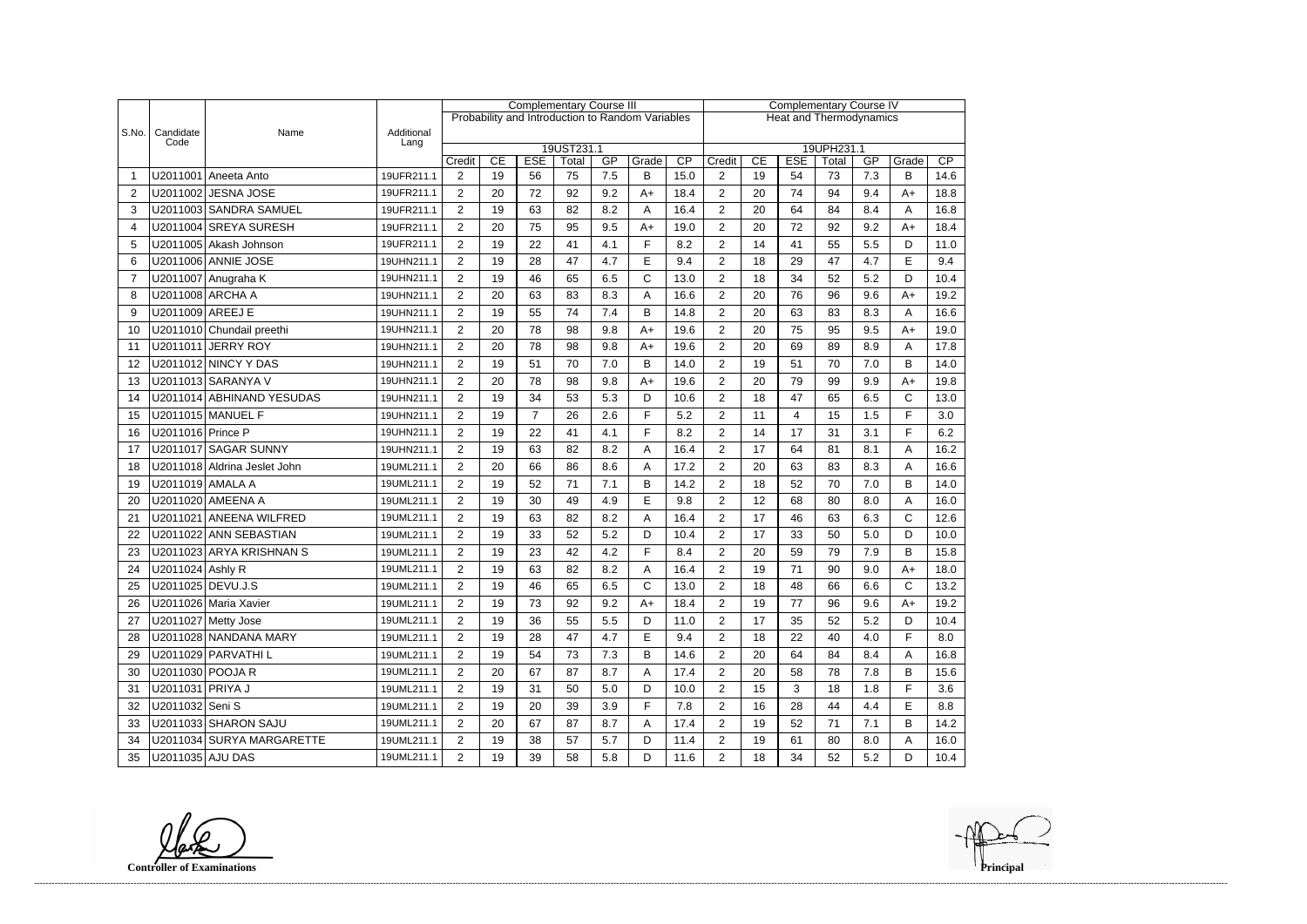|       |                   |                               |                    |                |    | <b>Complementary Course III</b> |            |     |                                                  | <b>Complementary Course IV</b> |                                |           |             |       |     |       |      |  |
|-------|-------------------|-------------------------------|--------------------|----------------|----|---------------------------------|------------|-----|--------------------------------------------------|--------------------------------|--------------------------------|-----------|-------------|-------|-----|-------|------|--|
|       |                   |                               |                    |                |    |                                 |            |     | Probability and Introduction to Random Variables |                                | <b>Heat and Thermodynamics</b> |           |             |       |     |       |      |  |
| S.No. | Candidate<br>Code | Name                          | Additional<br>Lang |                |    |                                 |            |     |                                                  |                                |                                |           |             |       |     |       |      |  |
|       |                   |                               |                    |                |    |                                 | 19UST231.1 |     |                                                  |                                | 19UPH231.1                     |           |             |       |     |       |      |  |
|       |                   |                               |                    | Credit         | CE | <b>ESE</b>                      | Total      | GP  | Grade                                            | $\overline{CP}$                | Credit                         | <b>CE</b> | <b>ESE</b>  | Total | GP  | Grade | CP   |  |
| 36    | U2011036 ALFIN J  |                               | 19UML211.1         | 2              | 19 | 8                               | 27         | 2.7 | F.                                               | 5.4                            | 2                              | 11        | 2           | 13    | 1.3 | F     | 2.6  |  |
| 37    |                   | U2011037 ALWIN W              | 19UML211.1         | $\overline{2}$ | 19 | 6                               | 25         | 2.5 | F.                                               | 5.0                            | 2                              | 12        | $\mathbf 0$ | 12    | 1.2 | F     | 2.4  |  |
| 38    |                   | U2011038 ANANTHAPADMANABHAN S | 19UML211.1         | $\overline{2}$ | 19 | 20                              | 39         | 3.9 | F.                                               | 7.8                            | $\overline{2}$                 | 14        | 4           | 18    | 1.8 | F     | 3.6  |  |
| 39    |                   | U2011039 ASHLY PETER ARUJA    | 19UML211.1         | $\overline{2}$ | 19 | 43                              | 62         | 6.2 | C.                                               | 12.4                           | $\overline{2}$                 | 15        | 43          | 58    | 5.8 | D     | 11.6 |  |
| 40    |                   | U2011040 BRAYAN DINESH        | 19UML211.1         | $\overline{2}$ | 19 | 14                              | 33         | 3.3 | F.                                               | 6.6                            | $\overline{2}$                 | 16        | 35          | 51    | 5.1 | D     | 10.2 |  |
| 41    |                   | U2011041   Devanunni          | 19UML211.1         | $\overline{2}$ | 19 | 15                              | 34         | 3.4 | F.                                               | 6.8                            | $\overline{2}$                 | 19        | 4           | 23    | 2.3 | F.    | 4.6  |  |
| 42    |                   | U2011042 EDWARD FRANCIS       | 19UML211.1         | $\overline{2}$ | 19 | 72                              | 91         | 9.1 | $A+$                                             | 18.2                           | 2                              | 20        | 62          | 82    | 8.2 | A     | 16.4 |  |
| 43    |                   | U2011043 EPSON VARGHESE       | 19UML211.1         | $\overline{2}$ | 19 | 57                              | 76         | 7.6 | B.                                               | 15.2                           | $\overline{2}$                 | 19        | 71          | 90    | 9.0 | $A+$  | 18.0 |  |
| 44    |                   | U2011044 Goutham O            | 19UML211.1         | $\overline{2}$ | 19 | 40                              | 59         | 5.9 | D                                                | 11.8                           | $\overline{2}$                 | 17        | 48          | 65    | 6.5 | C.    | 13.0 |  |
| 45    |                   | U2011045 NAZEEM N S           | 19UML211.1         | $\overline{2}$ | 19 | 28                              | 47         | 4.7 | E.                                               | 9.4                            | $\overline{2}$                 | 17        | 38          | 55    | 5.5 | D     | 11.0 |  |
| 46    |                   | U2011046 PRANAV .V.T          | 19UML211.1         | $\overline{2}$ | 19 | 45                              | 64         | 6.4 | C.                                               | 12.8                           | $\overline{2}$                 | 19        | 70          | 89    | 8.9 | A     | 17.8 |  |
| 47    |                   | U2011047 ROHIT JYOTHISH       | 19UML211.1         | $\overline{2}$ | 19 | 45                              | 64         | 6.4 | C.                                               | 12.8                           | 2                              | 17        | 34          | 51    | 5.1 | D     | 10.2 |  |
| 48    |                   | U2011048 SAMUEL SOLAMAN       | 19UML211.1         | 2              | 19 | 51                              | 70         | 7.0 | B.                                               | 14.0                           | $\overline{2}$                 | 14        | 62          | 76    | 7.6 | B     | 15.2 |  |
| 49    | U2011049 VINAY V  |                               | 19UML211.1         | $\overline{2}$ | 19 | 64                              | 83         | 8.3 | A                                                | 16.6                           | $\overline{2}$                 | 19        | 62          | 81    | 8.1 | A     | 16.2 |  |
| 50    |                   | U2011050 VISHNU NATH JP       | 19UML211.1         | 2              | 19 | 64                              | 83         | 8.3 | A                                                | 16.6                           | 2                              | 19        | 55          | 74    | 7.4 | B     | 14.8 |  |

**Controller of Examinations** 

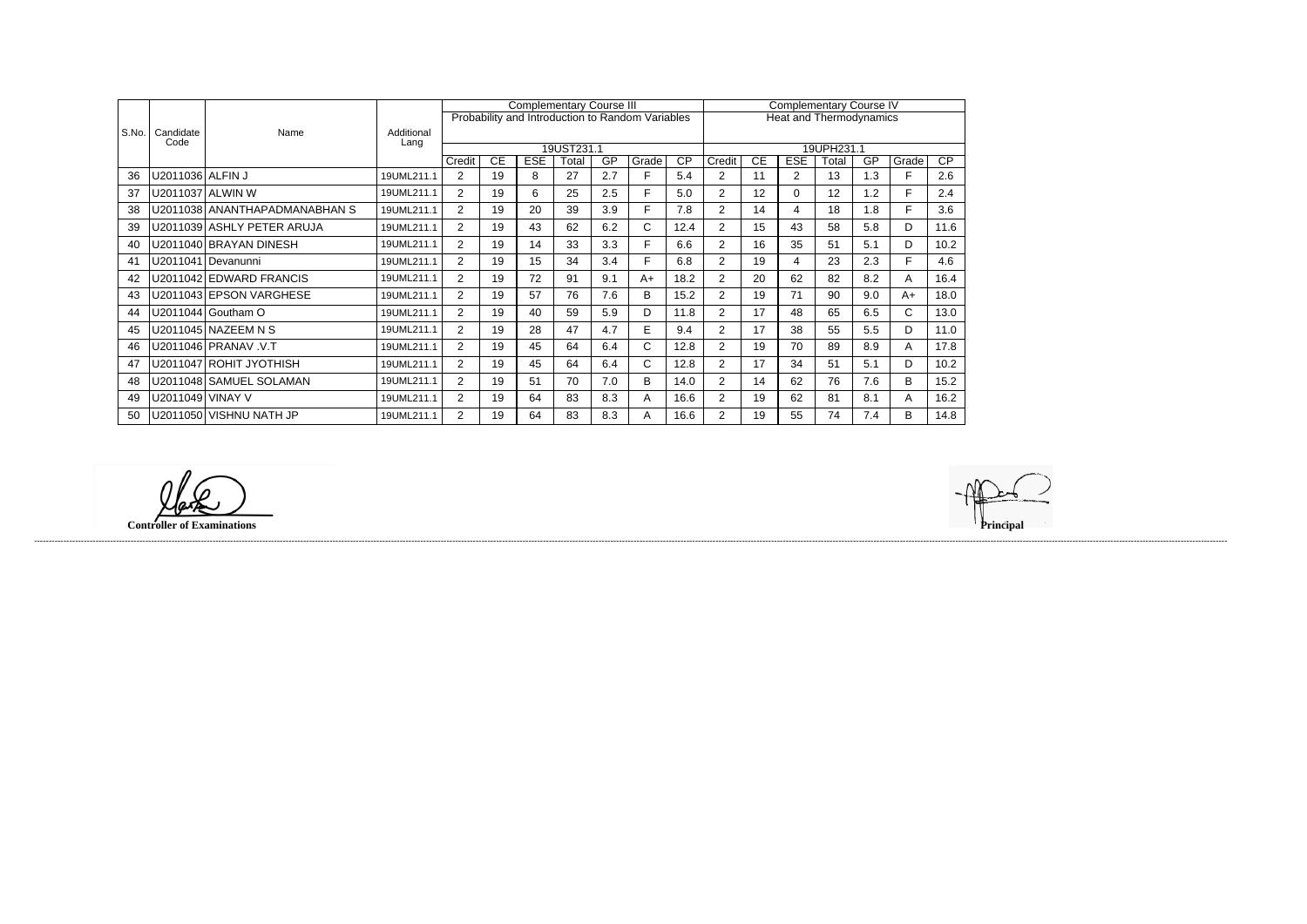|                |                   |                              |                    | Language Course V |    |            |        |     |       |                 |                |                |              |               |
|----------------|-------------------|------------------------------|--------------------|-------------------|----|------------|--------|-----|-------|-----------------|----------------|----------------|--------------|---------------|
|                |                   |                              |                    |                   |    |            |        |     |       |                 |                |                |              |               |
| S.No.          | Candidate<br>Code | Name                         | Additional<br>Lang |                   |    |            |        |     |       |                 | Total          | <b>SCPA</b>    | Grade        | Result        |
|                |                   |                              |                    | Credit            | CE | <b>ESE</b> | Total  | GP  | Grade | $\overline{CP}$ |                |                |              |               |
| -1             | U2011001          | Aneeta Anto                  | 19UFR211.1         | 3                 | 17 | 73         | 90     | 9.0 | $A+$  | 27.0            | 139.7          | 8.22           | A            | PASSED        |
| $\overline{2}$ |                   | U2011002 JESNA JOSE          | 19UFR211.1         | 3                 | 19 | 76         | 95     | 9.5 | A+    | 28.5            | 156.4          | 9.20           | $A+$         | PASSED        |
| 3              |                   | U2011003 SANDRA SAMUEL       | 19UFR211.1         | 3                 | 19 | 76         | 95     | 9.5 | $A+$  | 28.5            | 149.4          | 8.79           | Α            | <b>PASSED</b> |
| 4              |                   | U2011004 SREYA SURESH        | 19UFR211.1         | 3                 | 19 | 77         | 96     | 9.6 | $A+$  | 28.8            | 156.7          | 9.22           | $A+$         | PASSED        |
| 5              |                   | U2011005 Akash Johnson       | 19UFR211.1         | 3                 | 13 | 31         | 44     | 4.4 | E     | 13.2            | $\blacksquare$ | $\overline{a}$ | F            | <b>FAILED</b> |
| 6              |                   | U2011006 ANNIE JOSE          | 19UHN211.1         | 3                 | 11 | 20         | 31     | 3.1 | F     | 9.3             |                |                | F            | <b>FAILED</b> |
| $\overline{7}$ |                   | U2011007 Anugraha K          | 19UHN211.1         | 3                 | 20 | 73         | 93     | 9.3 | $A+$  | 27.9            | 140.1          | 8.24           | A            | <b>PASSED</b> |
| 8              | U2011008 ARCHA A  |                              | 19UHN211.1         | 3                 | 20 | 74         | 94     | 9.4 | $A+$  | 28.2            | 152.6          | 8.98           | Α            | <b>PASSED</b> |
| 9              | U2011009 AREEJ E  |                              | 19UHN211.1         | 3                 | 20 | 73         | 93     | 9.3 | $A+$  | 27.9            | 149.5          | 8.79           | A            | PASSED        |
| 10             |                   | U2011010 Chundail preethi    | 19UHN211.1         | 3                 | 20 | 75         | 95     | 9.5 | $A+$  | 28.5            | 158.6          | 9.33           | $A+$         | PASSED        |
| 11             | U2011011          | JERRY ROY                    | 19UHN211.1         | 3                 | 20 | 76         | 96     | 9.6 | $A+$  | 28.8            | 152.5          | 8.97           | A            | PASSED        |
| 12             |                   | U2011012 NINCY Y DAS         | 19UHN211.1         | 3                 | 18 | 72         | 90     | 9.0 | $A+$  | 27.0            | 132.8          | 7.81           | $\mathsf B$  | <b>PASSED</b> |
| 13             |                   | U2011013 SARANYA V           | 19UHN211.1         | 3                 | 20 | 77         | 97     | 9.7 | $A+$  | 29.1            | 161.2          | 9.48           | $A+$         | <b>PASSED</b> |
| 14             |                   | U2011014 ABHINAND YESUDAS    | 19UHN211.1         | 3                 | 19 | 54         | 73     | 7.3 | B     | 21.9            | 114.0          | 6.71           | $\mathsf{C}$ | PASSED        |
| 15             |                   | U2011015 MANUEL F            | 19UHN211.1         | 3                 | 10 | 18         | 28     | 2.8 | F     | 8.4             | $\blacksquare$ | $\blacksquare$ | F            | <b>FAILED</b> |
| 16             | U2011016 Prince P |                              | 19UHN211.1         | 3                 | 12 | 55         | 67     | 6.7 | C     | 20.1            |                |                | F            | <b>FAILED</b> |
| 17             |                   | U2011017 SAGAR SUNNY         | 19UHN211.1         | 3                 | 17 | 72         | 89     | 8.9 | A     | 26.7            | 144.5          | 8.50           | A            | <b>PASSED</b> |
| 18             |                   | U2011018 Aldrina Jeslet John | 19UML211.1         | 3                 | 20 | 45         | 65     | 6.5 | C     | 19.5            | 137.4          | 8.08           | Α            | <b>PASSED</b> |
| 19             | U2011019 AMALA A  |                              | 19UML211.1         | 3                 | 20 | 50         | 70     | 7.0 | B     | 21.0            | 128.7          | 7.57           | B            | PASSED        |
| 20             |                   | U2011020 AMEENA A            | 19UML211.1         | 3                 | 19 | 55         | 74     | 7.4 | B     | 22.2            | 124.7          | 7.34           | B            | PASSED        |
| 21             | U2011021          | <b>ANEENA WILFRED</b>        | 19UML211.1         | 3                 | 20 | 51         | 71     | 7.1 | B     | 21.3            | 126.4          | 7.44           | B            | PASSED        |
| 22             |                   | U2011022 ANN SEBASTIAN       | 19UML211.1         | 3                 | 20 | 52         | 72     | 7.2 | B     | 21.6            | 113.3          | 6.66           | $\mathsf C$  | <b>PASSED</b> |
| 23             |                   | U2011023 ARYA KRISHNAN S     | 19UML211.1         | 3                 | 19 | 61         | 80     | 8.0 | Α     | 24.0            |                |                | F            | <b>FAILED</b> |
| 24             | U2011024 Ashly R  |                              | 19UML211.1         | 3                 | 20 | 61         | 81     | 8.1 | Α     | 24.3            | 150.6          | 8.86           | A            | PASSED        |
| 25             | U2011025 DEVU.J.S |                              | 19UML211.1         | 3                 | 20 | 57         | $77\,$ | 7.7 | B     | 23.1            | 110.1          | 6.48           | С            | <b>PASSED</b> |
| 26             |                   | U2011026 Maria Xavier        | 19UML211.1         | 3                 | 20 | 58         | 78     | 7.8 | B     | 23.4            | 148.9          | 8.76           | A            | <b>PASSED</b> |
| 27             |                   | U2011027 Metty Jose          | 19UML211.1         | 3                 | 20 | 60         | 80     | 8.0 | Α     | 24.0            | 126.4          | 7.44           | B            | PASSED        |
| 28             |                   | U2011028 NANDANA MARY        | 19UML211.1         | 3                 | 20 | 58         | 78     | 7.8 | B     | 23.4            | $\sim$         | $\blacksquare$ | F            | <b>FAILED</b> |
| 29             |                   | U2011029 PARVATHI L          | 19UML211.1         | 3                 | 20 | 54         | 74     | 7.4 | В     | 22.2            | 137.1          | 8.06           | A            | <b>PASSED</b> |
| 30             | U2011030 POOJA R  |                              | 19UML211.1         | 3                 | 20 | 62         | 82     | 8.2 | A     | 24.6            | 145.5          | 8.56           | A            | PASSED        |
| 31             | U2011031 PRIYA J  |                              | 19UML211.1         | 3                 | 20 | 58         | 78     | 7.8 | B     | 23.4            | $\sim$         | $\blacksquare$ | F            | <b>FAILED</b> |
| 32             | U2011032 Seni S   |                              | 19UML211.1         | 3                 | 19 | 54         | 73     | 7.3 | B     | 21.9            | $\sim$         | $\sim$         | F            | <b>FAILED</b> |
| 33             |                   | U2011033 SHARON SAJU         | 19UML211.1         | 3                 | 20 | 55         | 75     | 7.5 | B     | 22.5            | 143.1          | 8.42           | A            | PASSED        |
| 34             |                   | U2011034 SURYA MARGARETTE    | 19UML211.1         | 3                 | 20 | 63         | 83     | 8.3 | A     | 24.9            | 135.7          | 7.98           | B            | <b>PASSED</b> |
| 35             | U2011035 AJU DAS  |                              | 19UML211.1         | $\mathbf{3}$      | 19 | 56         | 75     | 7.5 | B     | 22.5            | 107.2          | 6.31           | $\mathsf C$  | <b>PASSED</b> |

**Controller of Examinations**